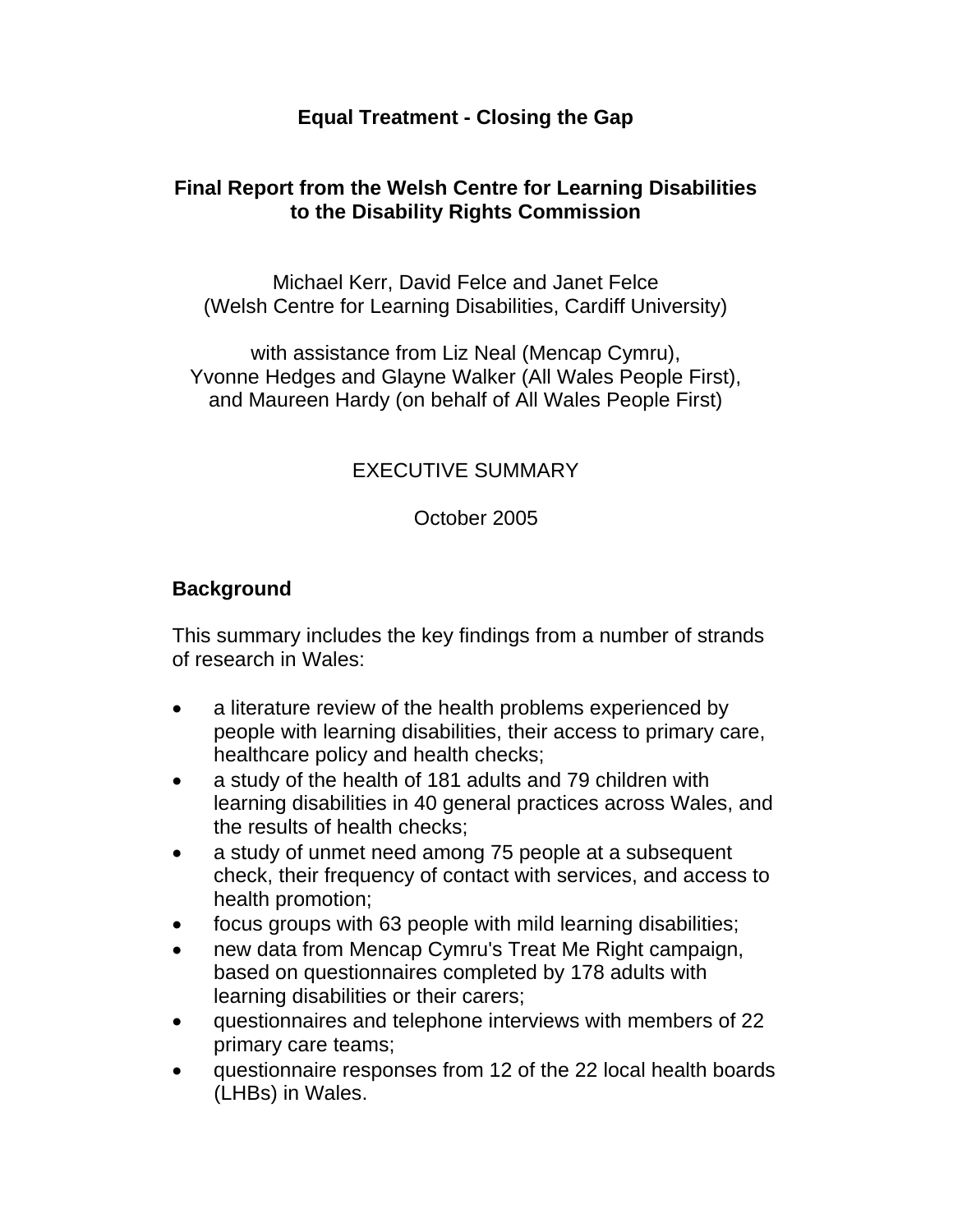# **Findings**

- 1. The literature review is included in the main report. It examines the health and healthcare needs of people with learning disabilities.
- 2. The health checks showed that people with learning disabilities had a higher rate of diabetes (9%) than the general population (4%) and a much higher rate of obesity (35%, compared with 22%); obesity among women with learning disabilities was particularly high at 40%. Rates of smoking, alcohol usage, hypertension and asthma were all lower.

 Of the 181 people who had health checks, 93 (51%) had new health needs identified and 8% had serious health problems such as breast cancer, diabetes and high blood pressure.

Health promotion uptake:

- 13% of eligible women had cervical cytology compared with 84% in practices as a whole;
- 26% had mammography, compared with 71% in practice populations as a whole;
- 42% had blood pressure measurement, compared with 46% in general population;
- For the above three measures, uptake was highest for people with mild learning disability and lower for those with moderate or severe disability.
- There were low rates of weight recording, height recording, smoking history recorded, drinking history, cholesterol measurement, urine testing, and immunisations.

Contact with primary care:

• People had an average of between 3.6 and 6.9 contacts a year with general practice staff (averages are for different sub-groups within the sample): this is higher than consultation rates for the general population. However, given a consultation rate in the general population of 18.5 per year for people with diabetes, it would seem that the number of consultations by people with learning disabilities may be lower than expected.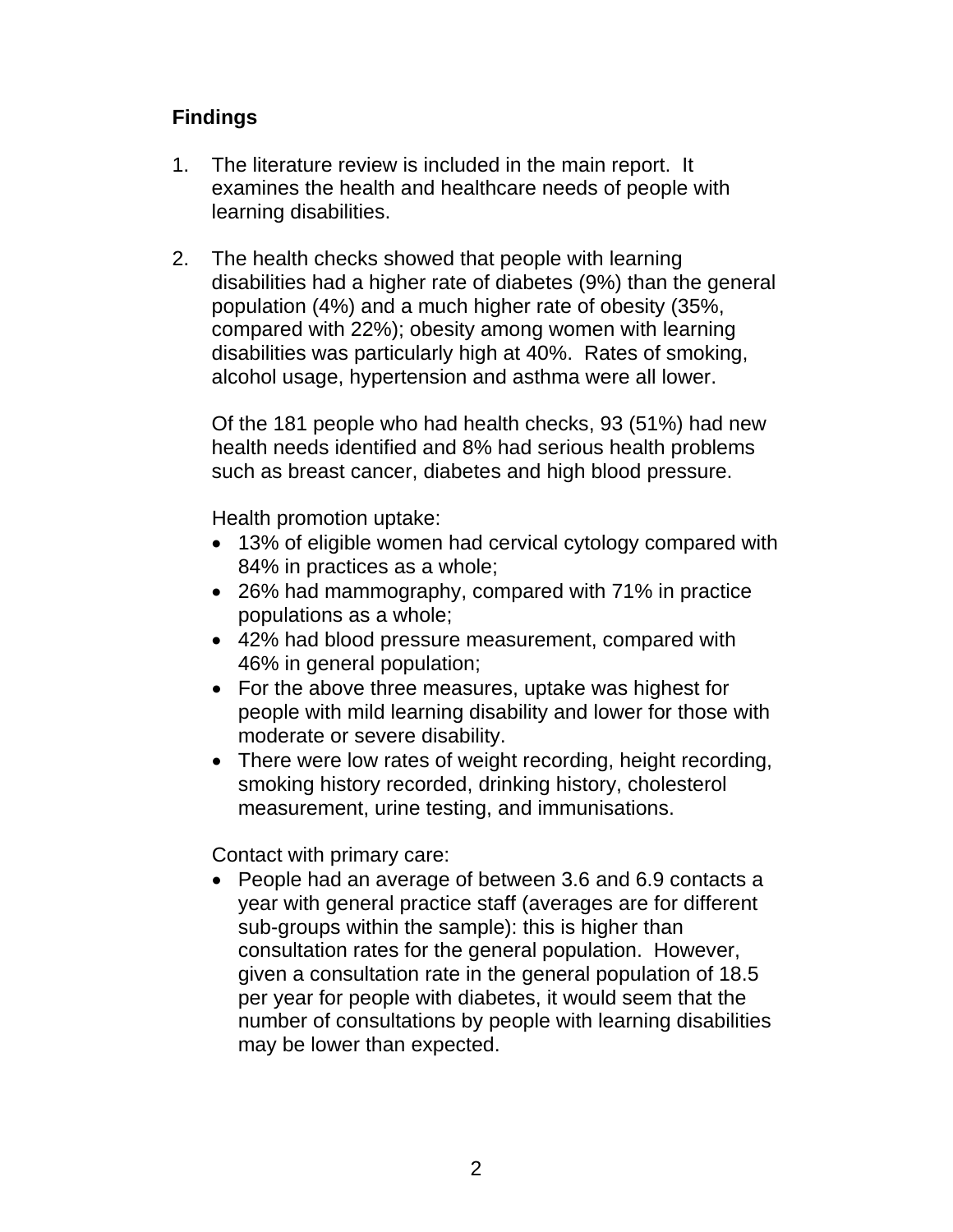3. At a subsequent health check around a year later, 68% of 75 people had new health needs identified, and 11% had serious problems. The results suggest that annual health checks are justifiable.

Problems with take-up of subsequent health checks:

- Time and resources are needed. There was a 1 in 3 dropout rate of practices.
- 80% of people who lived independently did not have a second check.
- 4. The focus groups highlighted variability in the process of making an appointment, the attitudes of professional staff, time available to discuss problems, and extent of explanations provided. Participants were aware of healthy food, the need for exercise, and threats to health of smoking and being overweight. Some had been helped by GPs to access free exercise facilities. However, many lacked practical support to adjust diet, take up exercise regimes or give up smoking.

 Although many of the problems they identified are common to other people using primary care, people with learning disabilities may have less confidence and be less persistent. Those in the focus groups were more articulate than people with more severe learning disabilities. Primary care professionals need to adjust the typical appointments and consultation experience to meet the needs of people with learning disabilities, and be more proactive in identifying symptoms that people may find hard to describe.

5. The Treat Me Right questionnaire elicited a generally high level of satisfaction with primary care services, including the rating of the consultation as a whole, understanding of what was said, time provided, information both generally and specifically about medication, and responses of reception staff, nurses and GPs. Differences from the findings of the focus groups may be due to: carers completing some of the questionnaires, the general tendency of satisfaction questionnaires to be skewed towards positive assessments, and the focus group method allowing a greater airing of problems. However, there was some consistency in the nature of problems experienced: having to wait, being or becoming anxious, not having the autonomy to consult the